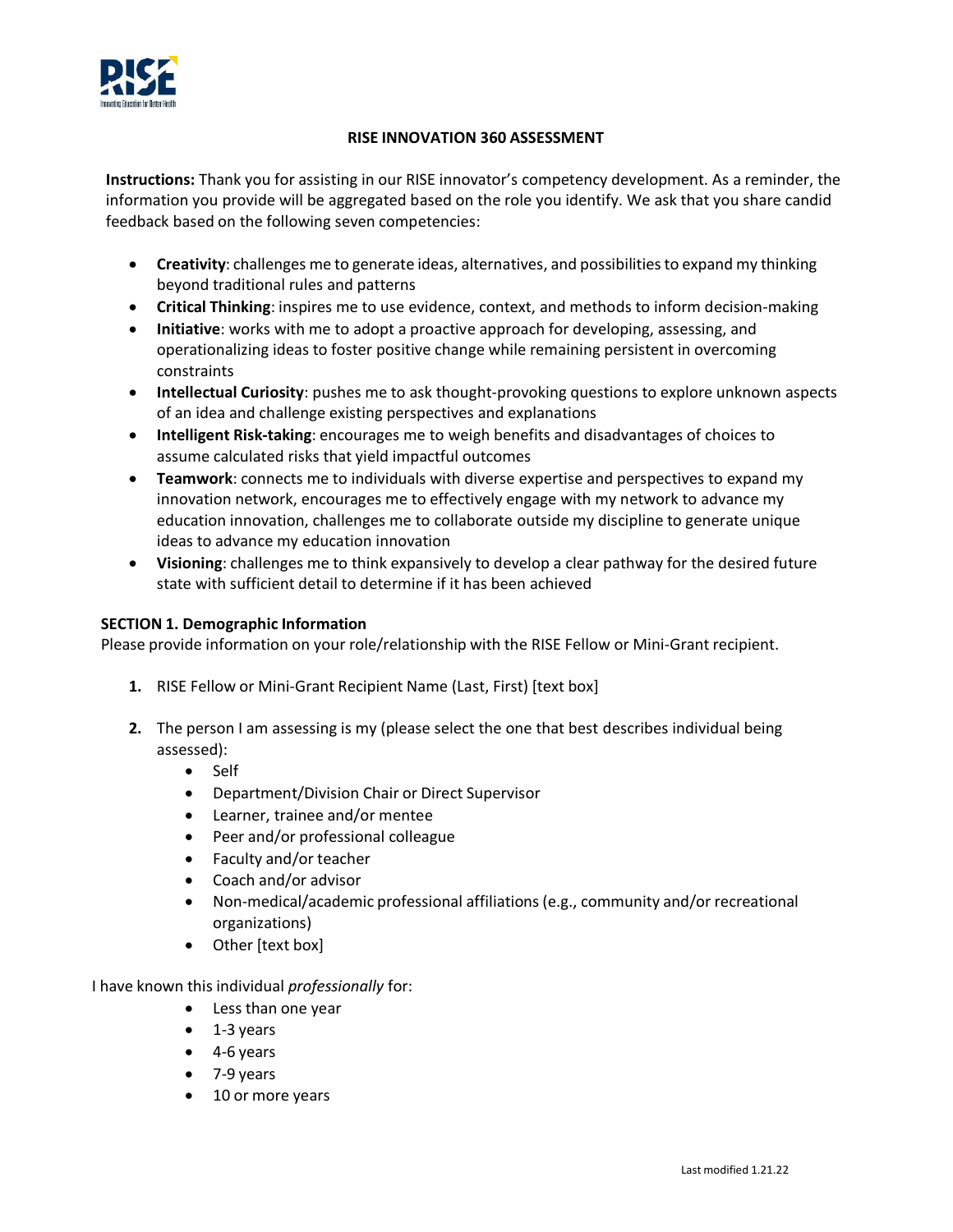

### **SECTION 2. Innovation 360 Rubric**

Please use the following rubric to assess the innovator's development, based on the seven innovation competencies.

**I. CREATIVITY:** *generates ideas, alternatives, and possibilities to expand my thinking beyond traditional rules and patterns*

- **0—Remedial** The innovator relies heavily on traditional approaches or practices that fail to generate new ideas, alternatives, and possibilities.
- **1—Emerging** The innovator explores traditional and novel approaches from within own discipline to generate new ideas, alternatives, and possibilities.
- **2—Developing**. The innovator generates a combination of traditional and novel approaches across different disciplines to generate new ideas, alternatives, and possibilities.
- **3—Excelling** The innovator applies novel approaches from across different disciplines to generate new ideas, alternatives, and possibilities.

Please comment on strengths or areas for development related to this individual's competency in *creativity*. When possible, please provide specific examples. [Text box]

## **II. CRITICAL THINKING:** *applies reasoned consideration to evidence, context, and methods to inform decision-making*

- **0 – Remedial** The innovator fails to consider evidence, context, or methods to inform decision-making.
- **1 – Emerging** The innovator considers evidence, context, and methods to inform decision-making but does not account for new information.
- **2 – Developing** The innovator applies evidence, context, and methods to inform decision-making but fails to account for new information.

**3—Excelling** The innovator integrates and synthesizes evidence, context, and methods with new information to inform decision-making.

Please comment on strengths or areas for development related to this individual's competency in *critical thinking*. When possible, please provide specific examples. [Text box]

# **III. INITIATIVE:** *adopts a proactive approach for developing, assessing, and operationalizing ideas to foster positive change while remaining persistent in overcoming constraints*

- **0—Remedial** The innovator fails to identify strategies for developing, assessing, and operationalizing ideas that overcome real and perceived constraints.
- **1 – Emerging** The innovator considers strategies for developing, assessing, and operationalizing ideas, but allows constraints to stifle advancing ideas.
- **2 – Developing** The innovator creates new strategies for developing, assessing, and operationalizing ideas, but allows constraints to stifle advancing ideas.
- **3—Excelling** The innovator pushes through constraints to implement, assess, and operationalize ideas that foster positive change.

Please comment on strengths or areas for development related to this individual's competency in *initiative*. When possible, please provide specific examples. [Text box]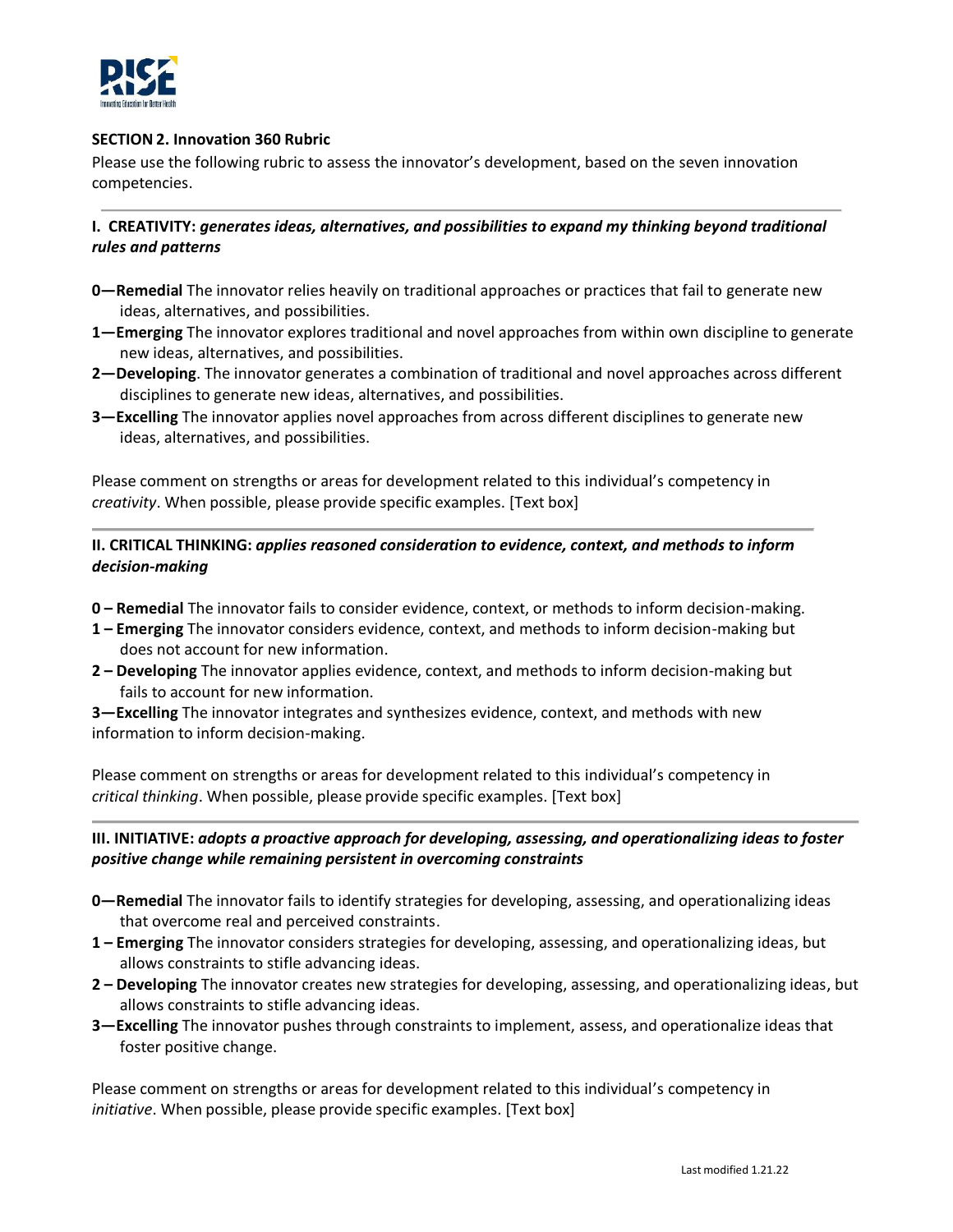

## **IV. INTELLECTUAL CURIOSITY:** *asks thought-provoking questions to explore unknown aspects of an idea and challenge existing perspectives and explanations*

- **0—Remedial** The innovator fails to explore unknown aspects of an idea or challenge own g perspectives and explanations.
- **1 – Emerging** The innovator responds to questions regarding unknown aspects of an idea but does not use this information to revisit existing perspectives and explanations.
- **2 – Developing** The innovator asks questions that explore unknown aspects of an idea and uses the information to revisit existing perspectives and explanations.
- **3—Excelling** The innovator asks thought-provoking questions that challenge existing perspectives and explanations to transform existing perspectives and explanations.

Please comment on strengths or areas for development related to this individual's competency in *intellectual curiosity*. When possible, please provide specific examples. [Text box]

## **V. INTELLIGENT RISK-TAKING:** *weighs benefits and disadvantages of choices to assume calculated risks that yield impactful outcomes*

- **0—Remedial** The innovator struggles to identify the benefits and disadvantages of actions and/or choices to inform calculated risks.
- **1—Emerging** The innovator identifies benefits and disadvantages of actions and/or choices but does not use to inform calculated risks.
- **2—Developing** The innovator considers benefits and disadvantages of actions and/or choices to inform calculated risks.
- **3—Excelling** The innovator weighs benefits and disadvantages of actions and/or choices to inform calculated risks.

Please comment on strengths or areas for development related to this individual's competency in *intelligent risk-taking*. When possible, please provide specific examples. [Text box]

### **VI. TEAMWORK:** *collaborates with a broad network of individuals with diverse expertise and viewpoints to generate unique ideas and solutions*

- **0—Remedial** The innovator fails to engage with existing innovation network and limits collaboration to existing team members.
- **1—Emerging** The innovator engages with some of the existing innovation network but limits collaborations to existing colleagues from own discipline.
- **2—Developing** The innovator engages with most of the existing innovation network and collaborates with individuals from across different disciplines.
- **3—Excelling** The innovator actively engages with a broad innovation network and individuals from across different disciplines to generate unique ideas and solutions.

Please comment on strengths or areas for development related to this individual's competency in *teamwork*. When possible, please provide specific examples. [Text box]